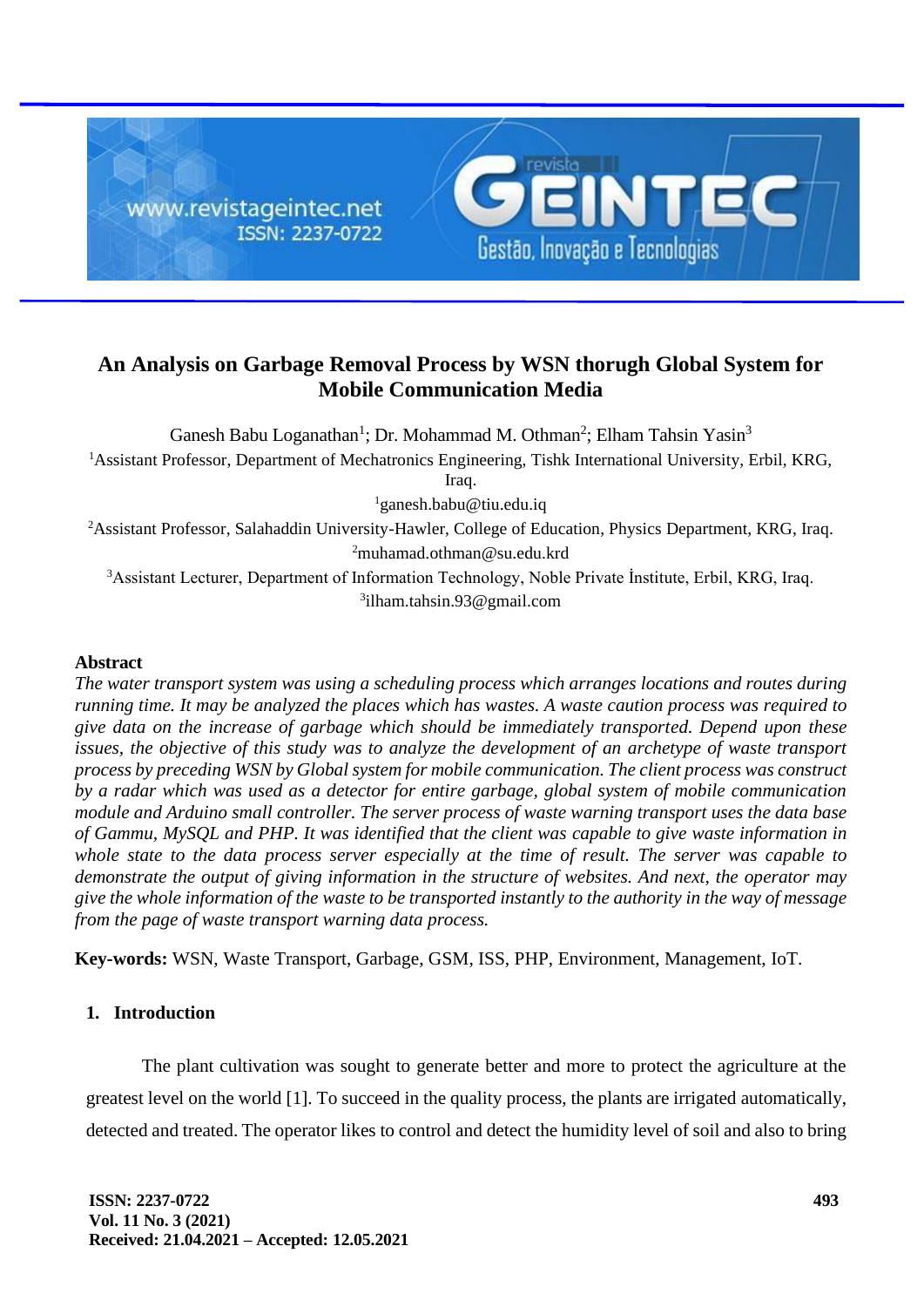the nature to the real time process. An output was existed the problems to encounter the way of solution [2]. A process of smart control and remote detecting was a small detector which is assigned to establish automatic wireless control process for greenhouse. This does not obtain be composed of mechanical activator and electrical circuit which are the main technology to provide entire efficiency. Greenhouses are able to provide good detected and controlled environment for the cultivation of plants. Hence the system enhanced and modeled to give energy efficiently [3]. Greenhouse should give through input parameters like humidity of soil, moisture level (%), ratio of light, level of water, carbon di oxide dosage, fire, temperature (C) and rain drops. An automation of wireless greenhouse monitoring and control process was to decrease the consuming of work, time, energy and water [4]. The aim of WSN system was the data processing which was sent to be managed at the processing data center in the way of a server remotely. The processing of data server contains the applications of data system. A data process was a system which gathers information and was processed according to the rules and demands [15-19]. The running WSN communication process was focused to use technology for communication remotely by a module of global system for mobile communication. It was sent through short message service (SMS) [5]. And the standard cellular processes are open and use the SMS services [20-25]. Some methods uses the method of information technique for transmission depend upon the fixed process like leakage of gas data process by short message service communication and transmission of data process from smoke and fire radars to the station of fire data system by global system for mobile communication module [26-31]. The important applications on disaster like flood were a global system for mobile communication depends upon the data process in sending the data of flood height and location. Waste was one of the important application developments that will be analyzed in this paper. It was the growth of the execution of the WSN in the waste management method. The development of this system was unification between the data processing, design of WSN and global system for mobile communication.

#### **2. Literature Survey**

This research paper investigates the different strategies developed to focus the IoT and highlights the uses of internet of things and finally provides a general analysis of latest application found with information board over webpages [6]. An overview of the concept for combining client process with internet of things and controls the portrayal point about radar information board and useful examination. This laid the delay evolutions by world 1st trailblazer in making the standard internet of things, high data the useful investigations and implements like sources and norms for making the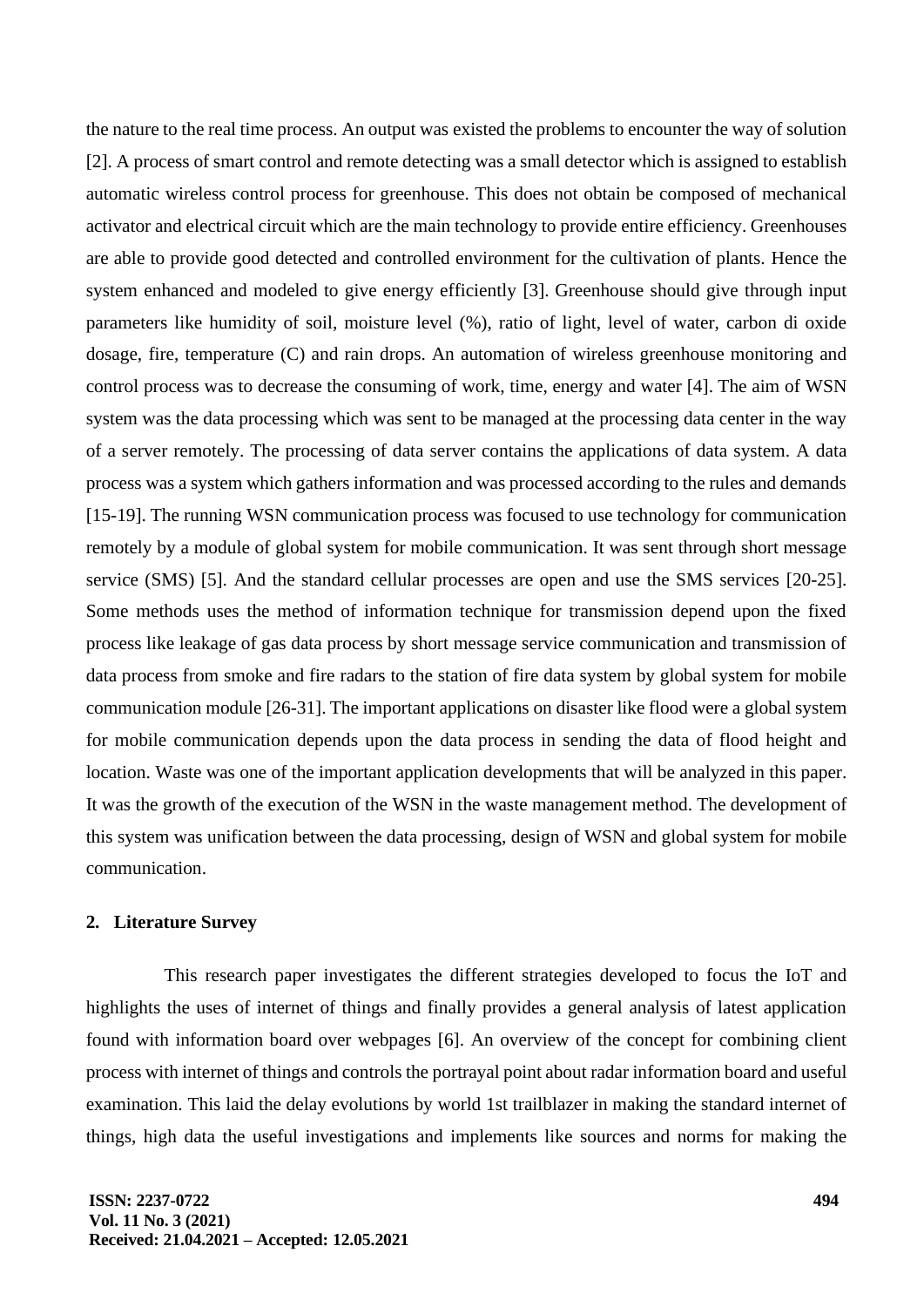application of internet of things [32-37]. To comprehend the vision of IoT, first address different achievements of internet of things which laid in this research. The complexity of high impact executioner process and world combined effort are needed [38-43]. The methods are given in this paper to give more information about internet of things. It actualize for shrewd place to have link with an internet of things.

In smart cities, the garbage management system by internet of things was used to clean the waste. The level of garbage in the dustbins was calculated by the process of ultrasonic radars and transferred through the global system for mobile communication to the control place [7]. The radar gadget was interfaced with global system for mobile communication by Arduino small controller. An interface was constructed to find the garbage compared data for different marked places. This will guide in the powerful management of gathered garbage [8]. Detector level contains IR radar which was used to calculate the garbage level in the dustbin. An output of detector level was given to small controller. 4 IR radars are used to display the different quantity of the garbage volume gathered in the dustbin which was placed in the public place [9]. If the dustbin was filled to the small controller, then transfer the SMS through the module of global system of mobile communication to the control room [38-45]. This room was placed at the receiver where all the process is managed [10,11]. A dustbin was interfaced along with the small controller depend upon the process of IR radars with a main gadgets demonstrating present status of garbage through mobile browser along with a Wi-Fi tab. Therefore the status of the page was altered [46-54]. Thus, energies and human capital with the vision of reinforcing of a smart place was decreased. The paper analyzed a creative DSS for powerful smart cities collection of waste [55-61]. The structure executes the design for sharing information especially in the truck driver to perform active optimization of route and waste collection. The gadget controls unreachable places inside the smart city where waste was collected ineffectively. Cameras for investigation are downloaded to note the disturbed places and give evidence to authority. The waste system thinks to give the smart city to the people along with high QoS [12]. Mansai examined design of garbage system by IOT for smart areas. The waste things level in the dustbin was monitored in the examined system with the help of radar and it will continuously communicate along with the verified room through the module of global system of mobile communication. Small controller was used to link the global system for mobile gadget radar process [13].The beginning level of radar will stimulated the modem of global system of mobile communication that will aware the official continuously till the garbage was compressed in the bin. When the bin was compressed, the dustbin may be used to provide the SMS by this way. It contains of a GPRS and global system of mobile communication modem with high quality interfaces like USB, callow other gadgets to connect and RS-234. The radar was used to place depth of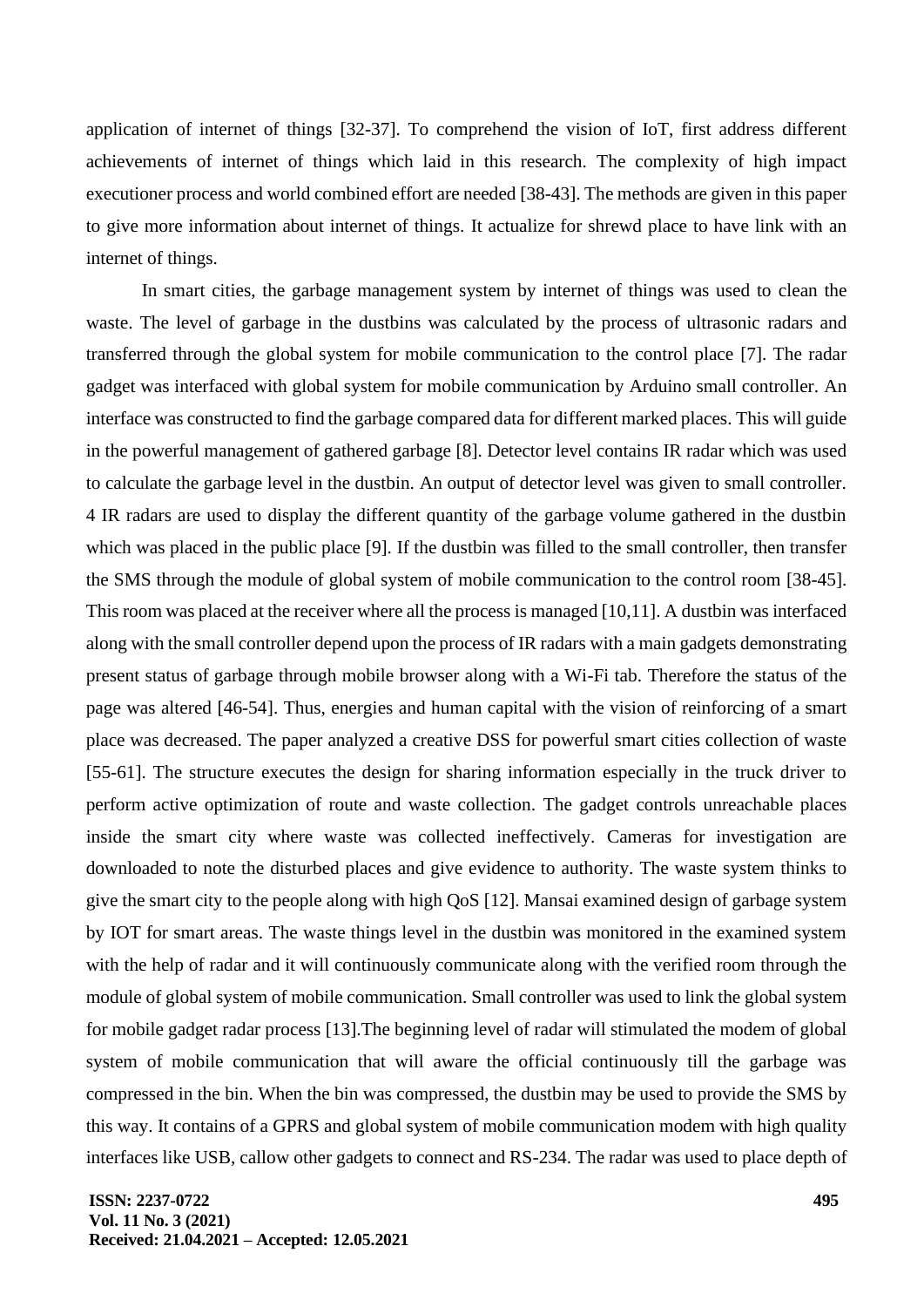waste that occupied at different intervals of time. There are different dustbins placed by the campus or city, these bins are located with very low expense fixed gadgets which support monitor the garbage level in the dustbin and different ID was provided for all bin in the town to create it simple to found the dustbins are full. The component of this project was classified into 2 methods. They are receiver and transmitter. But here the radar, 8123 small controllers and RF transmitter was used that are fixed to the dustbin. The radar was used in the bin to monitor the garbage level in the dustbin that was empty or full. The radar feels the content of dustbins and delivers the signal or the information to the 8123-small controller [14].

The ARM8, GSM and Zigbee are analyzed in this process to make the unified structure for distant management of the dustbins. The radar was placed on community areas in the local dustbins. If the waste hits the level of radar, then the ARM8 regulator will obtain the connected indication. The detector can give the waste to truck driver a suggestion to that dustbin was empty or filled. It also explains the process of SMART DUSTBIN design to the authority of the whole cities waste management system [62-66]. A network radar allowed this smart bin associated by the cellular connection generate many information that was visualized and analyzed in original time to profit insigights into the waste all over the city. The main focus of this research was to help many studies about the problems of waste board. Prajakta et al [13]. recommended the saving of garbage designs changed with the model of information collection which subjected to global system of mobile communication module and the arrangement of photo. The method uses a camera which was located at each places where waste was collected close a radar located at the base of the waste.

#### **3. Methods**

The method for developing data for waste transport depends upon the WSN that was created in many levels. They are system design and system analysis. The structure study focus to create a method portrayal which would be create from the starting period. The model of system focuses to give an outlook of the figure of the whole process in the method of elements.

#### **3.1. Analysis of System**

Figure 1 shows the construction of the analysis of system. It begins with the description of data process for aware the waste transport. Location B and A will provide an information or signal to the customer system depend upon the transmitter of global system for mobile communication and the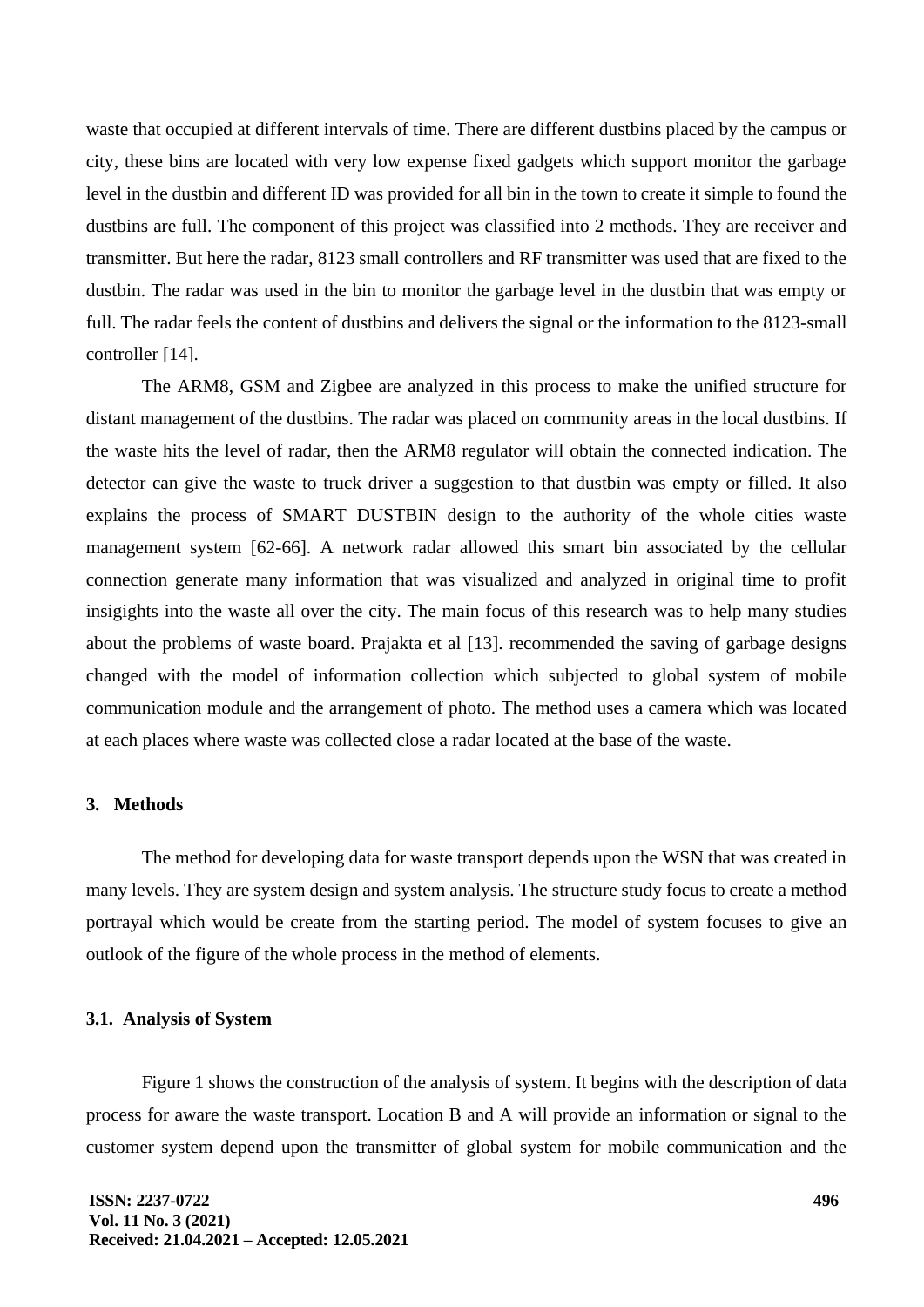customer sends information through Short Messaging Service to the RECEIVER MODEM on the ISS. Form the system, the operator may able to realize the entire setting information of the garbage information by a mobile network. The operator creates an short messaging service providing action by the IS which was accessed to the authority.





## **3.2. System Model**

Figure 2 shows the diagram of data process for aware the transport who collects waste. For this process, WSN was used and the diagram was required which explains the element of the garabage. Begin with a client process which has a device as input restrictor, the Arduino small controller as the dispensation restrictor and the result block contains Global system for mobile communication and a PC as a data dispensation method wedge.



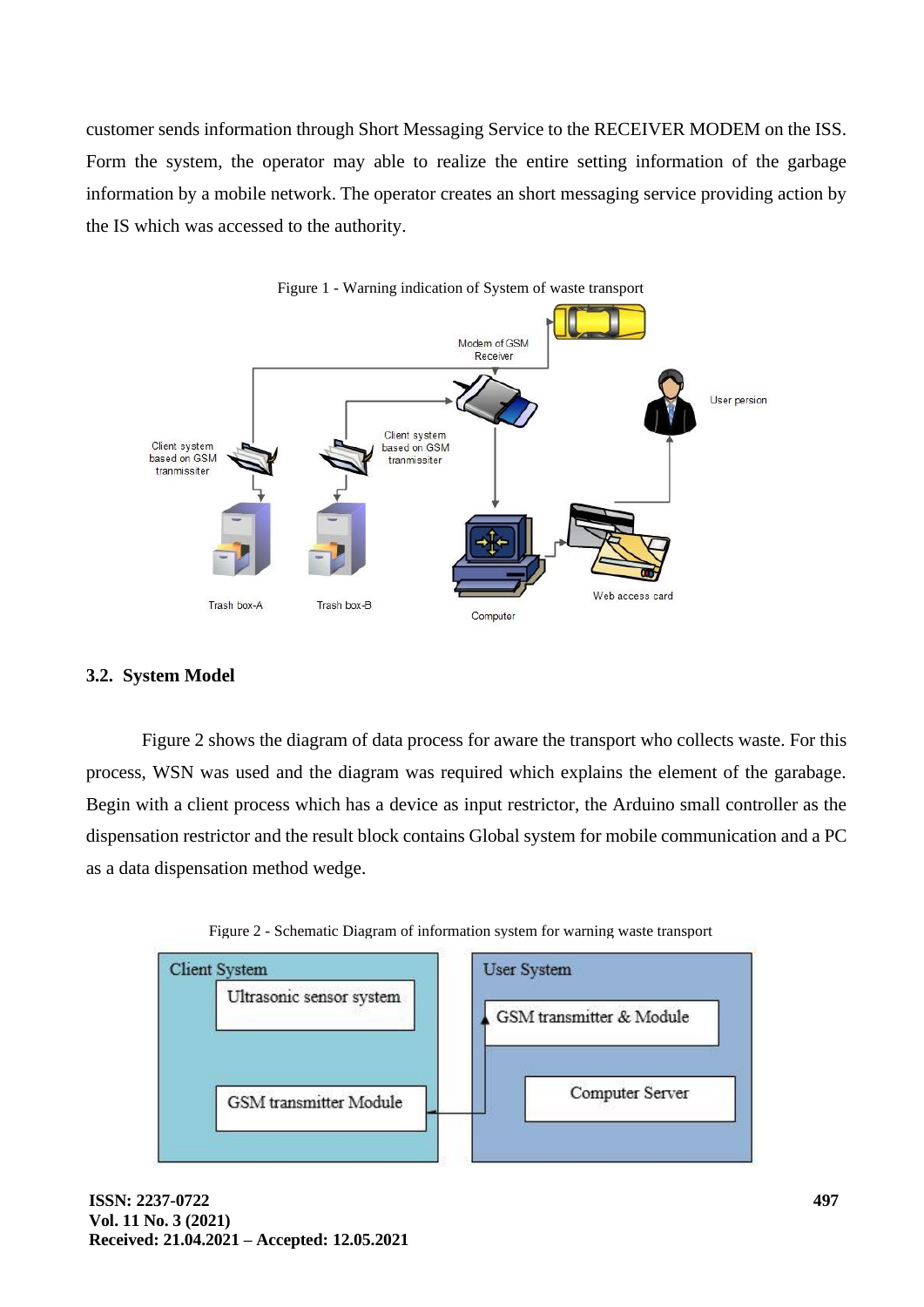There are different elements which run data process for aware the transport of garbage by a server in computer. Figure 3 illustrates the element structure stored in the server which was PHP engine, web server, MYSQL as the data base and Gammu as the Short messaging service from the customer. Form the net server of Apache, the worker may easily operate the process. Gammu was used to gain message from the customer and transport the message from the data process to the vehicle authority.



Figure 3 - Detail Explanation of components of server for warning of waste transport

#### **4. Results and Discussions**

This paper examined a prototype depend upon the analysis of system and design of system. This was revealed in the fig. 4. The method displays that the archetype of client may transfer data to the important operator and data to the waste vehicle authority by the way of SMS.

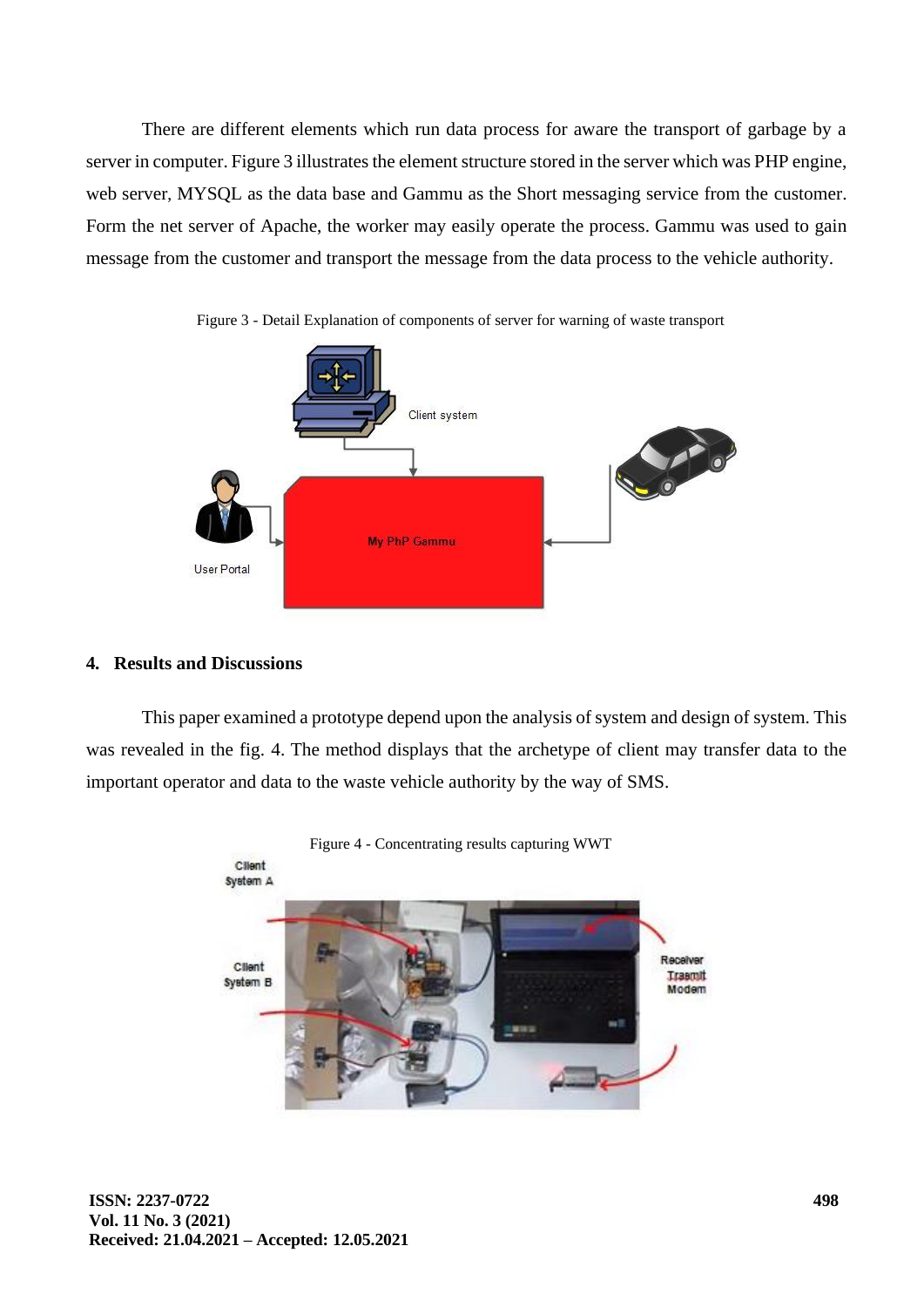Fig 5 shows the prototype of client method. The client uses the ultrasonic senor located above the model structure of the waste. The radar was linked to the Arduino small controller. Information was processed through the small controller which was send to the global system for mobile communication to the waste transport server.



The outputs of sending the condition of entire garbage information are gained by the operator and displayed on the border of data process for waste transport in the way of network. This was shown in the figure 6. There are 4 columns in the web page. They are shipping form from message to the officer, place, status of garbage and time &date.

| Menu:  |                |            |          |                                                                         |                     |          |
|--------|----------------|------------|----------|-------------------------------------------------------------------------|---------------------|----------|
|        | No             | Date       | Time     | Monitoring The Garbage Transport Warning Information System<br>Location | Garbage Status      | Form SMS |
| Home   |                | 2018-08-09 | 09:35:00 | Location A                                                              | <b>GARBAGE FULL</b> | Send SMS |
| Logout | $\mathfrak{D}$ | 2018-08-09 | 09:43:00 | Location B                                                              | <b>GARBAGE FULL</b> | Send SMS |

The structure of short messaging service was sent by the website from the data process threatening the waste transfer through the operator to the officer of waster transport by code messages. Figure 7 shows that code message clearly.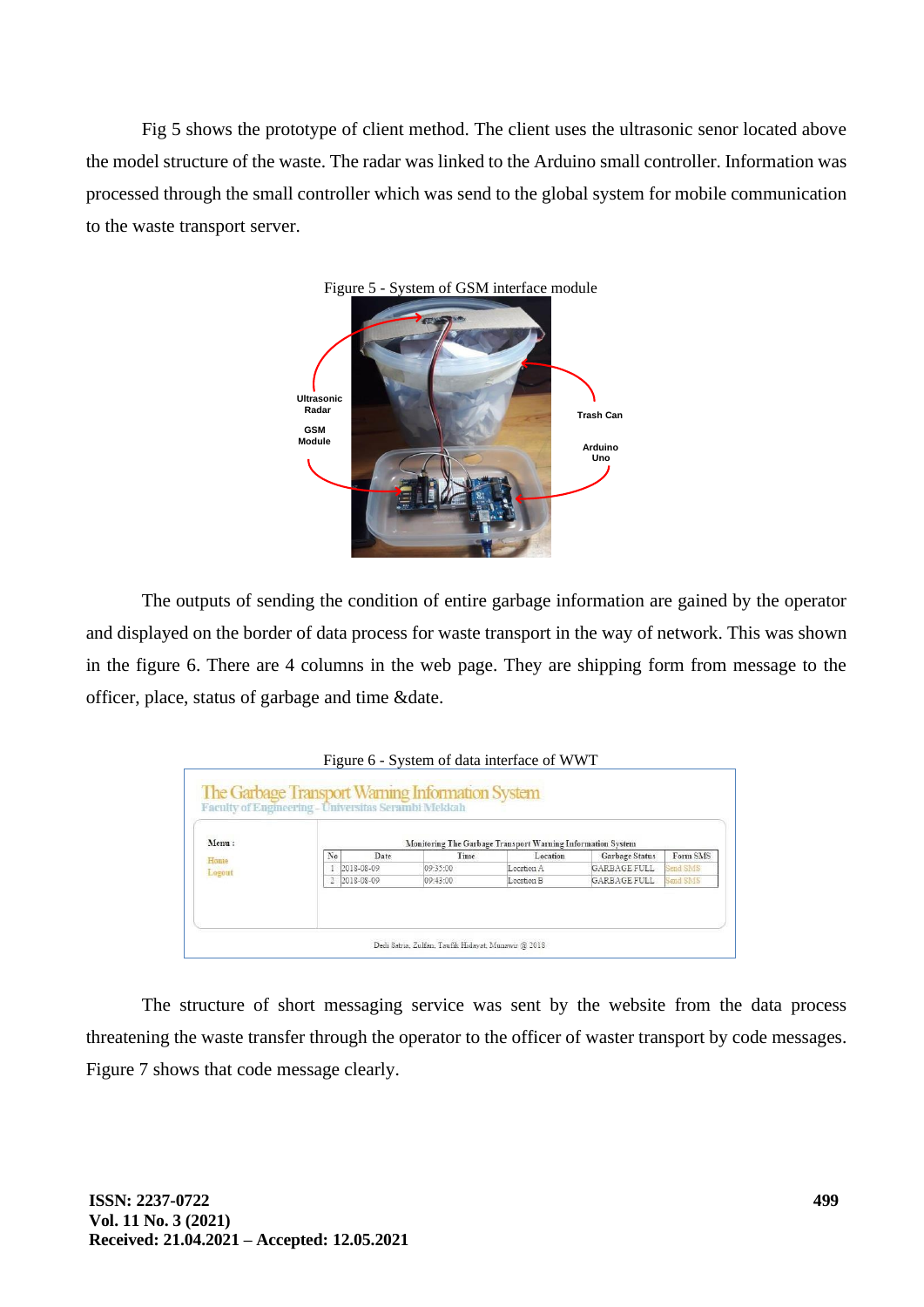

## **5. Conclusions**

The water transport system was using a scheduling process which arranges locations and routes during running time. It may be analyzed the places which has wastes. A waste caution process was required to give data on the increase of garbage which should be immediately transported. Depend upon these issues, the objective of this study was to analyze the development of an archetype of waste transport process by preceding WSN by Global system for mobile communication. The client process was construct by a radar which was used as a detector for entire garbage, global system of mobile communication module and Arduino small controller. The server process of waste warning transport uses the data base of Gammu, MySQL and PHP. It was identified that the client was capable to give waste information in whole state to the data process server especially at the time of result. The server was capable to demonstrate the output of giving information in the structure of websites. And next, the operator may give the whole information of the waste to be transported instantly to the authority in the way of message from the page of waste transport warning data process.

#### **References**

P. Suresh, J. Vijay Daniel, R.H. Aswathy, Dr. V. Parthasarathy, A state of the art reviews on The Internet of Things (IOT International Conference on Science, *Engineering and Management Research (ICSEMR2014).*

Arkady Zaslavsky, Dimitrios Georgakopoulos, Internet of Things: Challenges and State-of-the-art Solutions in Internet-scale Radar Information Management and Mobile Analytics *16th IEEE International Conference on Mobile Data Management,* 2015.

S. Murugesan, M.V. Suganyadevi, Hybrid renewable energy paramet[er monitoring and control of smart](http://refhub.elsevier.com/S2214-7853(20)36887-5/h0015)  [street](http://refhub.elsevier.com/S2214-7853(20)36887-5/h0015) light using IoT, *[Int. J. Sci. Technol](http://refhub.elsevier.com/S2214-7853(20)36887-5/h0015)*. *Res*. *(IJSTR)* [8 \(10\) \(2019\) 645–651, ISSN:](http://refhub.elsevier.com/S2214-7853(20)36887-5/h0015) 2277-8616.

S.S. Navghane, M.S. Killedar, Dr. V.M. Rohokale, *IoT Based Garbage and Waste Collection Bin,* May 2016.

L.A. Guerrero, G. Maas, W. Hogland, Solid waste management challenges for cities in developing countries, *J. Waste Manage,* 2013.

**ISSN: 2237-0722 Vol. 11 No. 3 (2021) Received: 21.04.2021 – Accepted: 12.05.2021**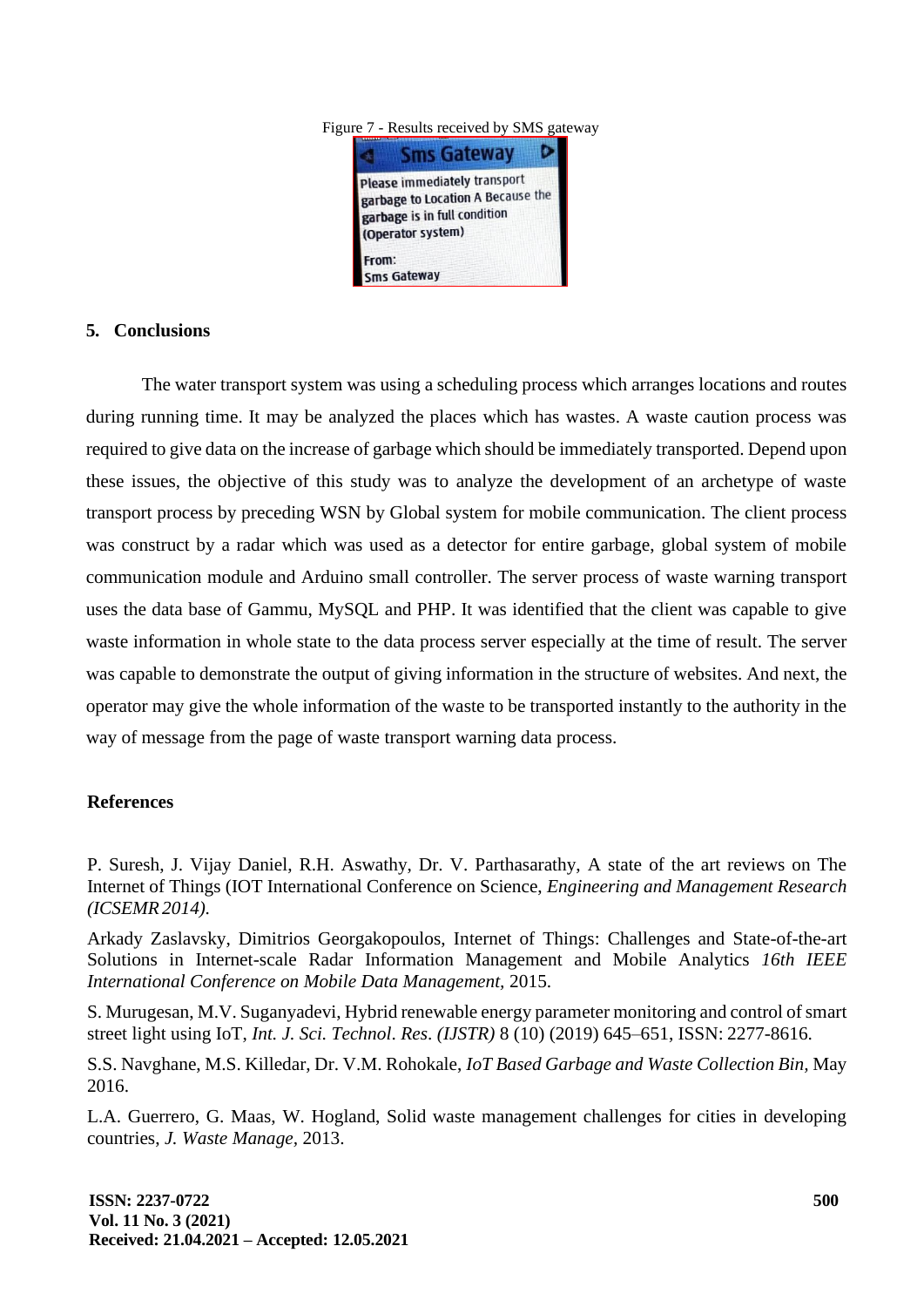K. Monika, Rao Nikitha, S.B. Prapulla, G. Shobha, *Smart dustbin-an efficient garbage monitoring system,* 2016.

Amr El-Mougy, Mohamed Ibnkahla, Lobna Hegazy, Software-defined wireless network architectures for the internet-of-things, *in: 40th Annual IEEE Conference on Local Computer Networks,* 2015, pp. 804–811.

Javier G. Monroy, Javier Gonzalez, Carlos Sanchez, [Monitoring](http://refhub.elsevier.com/S2214-7853(20)36887-5/h0040) household [garbage](http://refhub.elsevier.com/S2214-7853(20)36887-5/h0040) odors in urban areas [through](http://refhub.elsevier.com/S2214-7853(20)36887-5/h0040) [distribution maps,](http://refhub.elsevier.com/S2214-7853(20)36887-5/h0040) *Sens. IEEE* (2014[\).](http://refhub.elsevier.com/S2214-7853(20)36887-5/h0040)

Dr. Debmalya Bhattacharya, Miss Waikhom Reshmi, Miss Kiruthika Priya, Miss. Banu Priya, Analysis and design of an embedded environment informer for waste disposal cleaning, *in: International Conference on Green Computing, Communication and Conservation of Energy,* 2013.

Vikrant Bhor, Pankaj Morajkar, Maheshwar Gurav, Dishant Pandya, Smart garbage management system, *Int. J. Eng. Res. Technol. (IJERT)* 4(03) (March 2015) ISSN:2278-0181 IJERTV4IS031175.

Insung Hong, Sunghoi Park, Beomseok Lee, Jaekeun Lee, DaebeomJeong, Sehyun Park, IoT-based smart garbagebsystem for efficient food waste management. *Sci. World J.* 2014 (2014), Article ID 646953.

Chaitanya More, Darshan Mestry, Parag Kedia, Reshma, Efficient garbage collection using Wsn, *Int. J. Res. Eng. Technol.* eISSN: 2319 -1163- pISSN: 2321-7308., Volume: 05 Issue: 01- Jan-2016.

Satria D Yana S Munadi R and Syahreza S, 2017 Prototype of Google Maps-Based Flood Monitoring System Using Arduino and GSM Module *Int. Res. J. Eng. Technol.* 4, 10 p. 1044– 1047.

Satria D Yana S Munadi R and Syahreza S, 2018 Design of Information Monitoring System Flood Based Internet of Things (IoT) in *Malikussaleh International Conference on Multidisciplinary Studies (MICoMS 2017)* p. 629– 639

[Ganesh Babu Loganathan,](https://ieeexplore.ieee.org/author/37087057127) [Praveen M.,](https://ieeexplore.ieee.org/author/37087121827) [Jamuna Rani D.,](https://ieeexplore.ieee.org/author/37087123609) "Intelligent classification technique for breast cancer classification using digital image processing approach" *IEEE Xplore Digital Library* 2019, Pp.1-6.

[M. Viswanathan,](https://aip.scitation.org/author/Viswanathan%2C+M) [Ganesh Babu Loganathan,](https://aip.scitation.org/author/Loganathan%2C+Ganesh+Babu) and [S. Srinivasan,](https://aip.scitation.org/author/Srinivasan%2C+S) "IKP based biometric authentication using artificial neural network", *[AIP Conference Proceedings](https://aip.scitation.org/journal/apc)* (2020), [Volume 2271, Issue 1,](https://aip.scitation.org/toc/apc/2271/1)  [pp 030030.](https://aip.scitation.org/toc/apc/2271/1)

[Mohammed Abdulghani Taha](https://aip.scitation.org/author/Taha%2C+Mohammed+Abdulghani) and [Ganesh Babu Loganathan,](https://aip.scitation.org/author/Loganathan%2C+Ganesh+Babu) "Hybrid algorithms for spectral noise removal in hyper spectral images" *AIP Conference Proceedings* (2020), [Volume 2271, Issue 1,](https://aip.scitation.org/toc/apc/2271/1)  [pp 030013.](https://aip.scitation.org/toc/apc/2271/1)

Dr.Idris Hadi Salih, Ganesh Babu Loganathan, ["Induction motor fault monitoring and fault](http://solidstatetechnology.us/index.php/JSST/article/view/2846)  [classification using deep learning probablistic neural network"](http://solidstatetechnology.us/index.php/JSST/article/view/2846) *Solid State Technology*(2020), Volume 63, Issue 6, PP No. 2196-2213.

[Ganesh Babu Loganathan](https://www.sciencedirect.com/science/article/pii/S2214785320308154#!) "Design and analysis of high gain Re Boost-Luo converter for high power DC application", *Materials Today: Proceedings*(2020), [Volume 33, Part 1,](https://www.sciencedirect.com/science/journal/22147853/33/part/P1) PP 13-22.

Ganesh Babu Loganathan, Dr.E.Mohan, R.Siva Kumar, " [Iot Based Water And Soil Quality](http://scholar.google.com/scholar?cluster=16170734853818776507&hl=en&oi=scholarr)  [Monitoring System"](http://scholar.google.com/scholar?cluster=16170734853818776507&hl=en&oi=scholarr), *International Journal of Mechanical Engineering and Technology (IJMET)* (2019), Vol.10 Issue No.2, P.No. 537-541.

Suganthi K, Idris Hadi Salih, Ganesh Babu Loganathan, and Sundararaman K, "A Single Switch Bipolar Triple Output Converter with Fuzzy Control", *International Journal of Advanced Science and Technology,* (2020), Vol. 29, No. 5, (2020), P.No.. 2386 – 2400.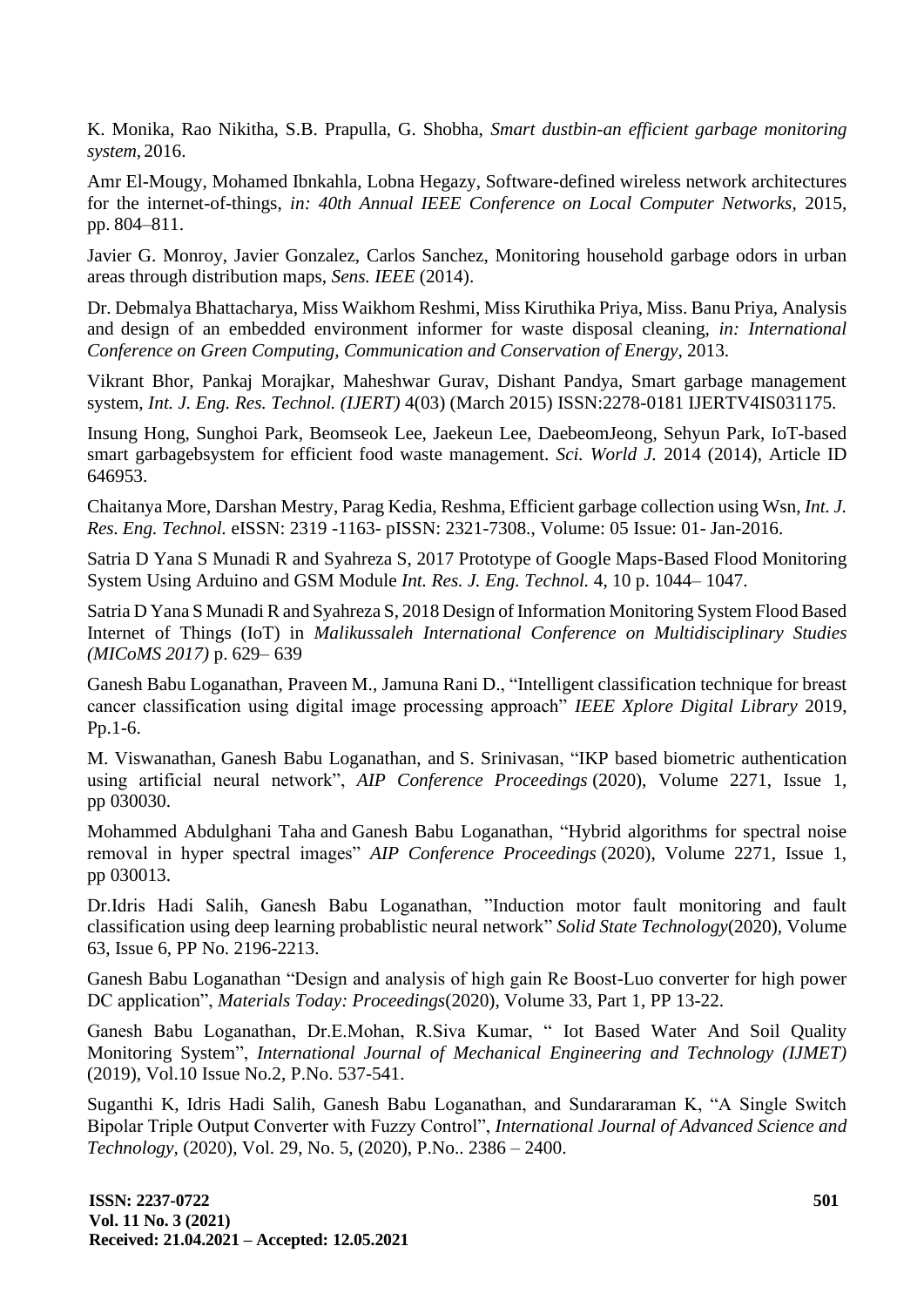Ganesh Babu Loganathan, ["Can Based Automated Vehicle Security System"](https://papers.ssrn.com/sol3/papers.cfm?abstract_id=3448346), *International Journal of Mechanical Engineering and Technology (IJMET)* (2019), Vol.10 Issue No.07, P.No. 46-51.

B.K. Patle, Ganesh Babu L, Anish Pandey, D.R.K. Parhi, A. Jagadeesh, *A review: On path planning strategies for navigation of mobile robot, Defence Technology,* [Volume](https://www.sciencedirect.com/science/journal/22149147/15/4) 15, Issue 4, August 2019, Pages 582-606.

Dr.A.Senthil Kumar, Dr. Venmathi A R, L. Ganesh Babu, Dr.G. Suresh, "Smart Agriculture Robo With Leaf Diseases Detection Using IOT", *European Journal of Molecular & Clinical Medicine,* Volume 07, Issue 09, PP 2462-2469.

Ganesh Babu L 2019 Influence of benzoyl chloride treatment on the tribological characteristics of Cyperus pangorei fibers based nonasbestos brake friction composites Mater. Res. Express 7 015303.

Manoharan S, Sai Krishnan G, Babu L G, Vijay R and Singaravelu D L 2019 Synergistic effect of red mud-iron sulfide particles on faderecovery characteristics of non-asbestos organic brake friction composites Mater. Res. Express 6 105311.

Manoharan S, Shihab A I, Alemdar A S A, Ganesh Babu L, Vijay R and Lenin Singaravelu D 2019 Influence of recycled basalt-aramid fibres integration on the mechanical and thermal properties of brake friction composites Material Research Express 6 115310.

Qaysar S.Mahdi, "Prediction of Mobile Radio Wave Propagation in Complex Topography", *Eurasian Journal of Science & Engineering,* Volume 4, Issue 1 (Special Issue); September, 2018, PP 49-55.

Qaysar S. Mahd, "Survivability Analysis of GSM Network Systems", *Eurasian Journal of Science & Engineering,* Volume 3, Issue 3; June, 2018, PP 113-123.

Qaysar S. Mahdi, "Comparison Study of Multi-Beams Radar under Different Radar Cross Section and Different Transmitting Frequency", *Eurasian Journal of Science & Engineering,* Volume 3, Issue 3; June, 2018, PP 1-11.

Qaysar Salih Mahdi, Idris Hadi Saleh, Ghani Hashim, Ganesh Babu Loganathan, "Evaluation of Robot Professor Technology in Teaching and Business", *Information Technology in Industry,* Volume 09, Issue 01, PP 1182-1194.

[Ellappan Mohan,](https://onlinelibrary.wiley.com/action/doSearch?ContribAuthorStored=Mohan%2C+Ellappan) [Arunachalam Rajesh,](https://onlinelibrary.wiley.com/action/doSearch?ContribAuthorStored=Rajesh%2C+Arunachalam) [Gurram Sunitha,](https://onlinelibrary.wiley.com/action/doSearch?ContribAuthorStored=Sunitha%2C+Gurram) [Reddy Madhavi Konduru,](https://onlinelibrary.wiley.com/action/doSearch?ContribAuthorStored=Konduru%2C+Reddy+Madhavi) [Janagaraj](https://onlinelibrary.wiley.com/action/doSearch?ContribAuthorStored=Avanija%2C+Janagaraj)  [Avanija,](https://onlinelibrary.wiley.com/action/doSearch?ContribAuthorStored=Avanija%2C+Janagaraj) [Loganathan Ganesh Babu,](https://onlinelibrary.wiley.com/action/doSearch?ContribAuthorStored=Ganesh+Babu%2C+Loganathan) "A deep neural network learning‐based speckle noise removal technique for enhancing the quality of synthetic‐aperture radar images", *Concurrency And Computation-Practice & Experience,* [https://doi.org/10.1002/cpe.6239.](https://doi.org/10.1002/cpe.6239)

Ganesh Babu Loganathan, Idris Hadi Salih, A. Karthikayen, N. Satheesh Kumar, Udayakumar Durairaj. (2021). EERP: Intelligent Cluster based Energy Enhanced Routing Protocol Design over Wireless Sensor Network Environment. *International Journal of Modern Agriculture,* 10(2), 1725 - 1736. Retrieved from<http://www.modern-journals.com/index.php/ijma/article/view/908>

C. Kannan, Nalin Kant Mohanty, R. Selvarasu,"A new topology for cascaded H-bridge multilevel inverter with PI and Fuzzy control", *Energy Procedia,* Volume 117, 2017, Pages 917-926, ISSN 1876- 6102, [https://doi.org/10.1016/j.egypro.2017.05.211.](https://doi.org/10.1016/j.egypro.2017.05.211)

C. Kannan, and C.K. Kishore, "A Comparison of Three Phase 27 Level Inverter Scheme under No Load and Multiple Load Conditions", *Bulletin of Electrical Engineering and Informatics* Vol. 3, No.4, pp. 245-250, December 2014

Nandagopal, Dr.V., Maheswari, Dr.V. and Kannan, C. (2016) Newly Constructed Real Time ECG Monitoring System Using LabView. *Circuits and Systems,* 7, 4227-4235.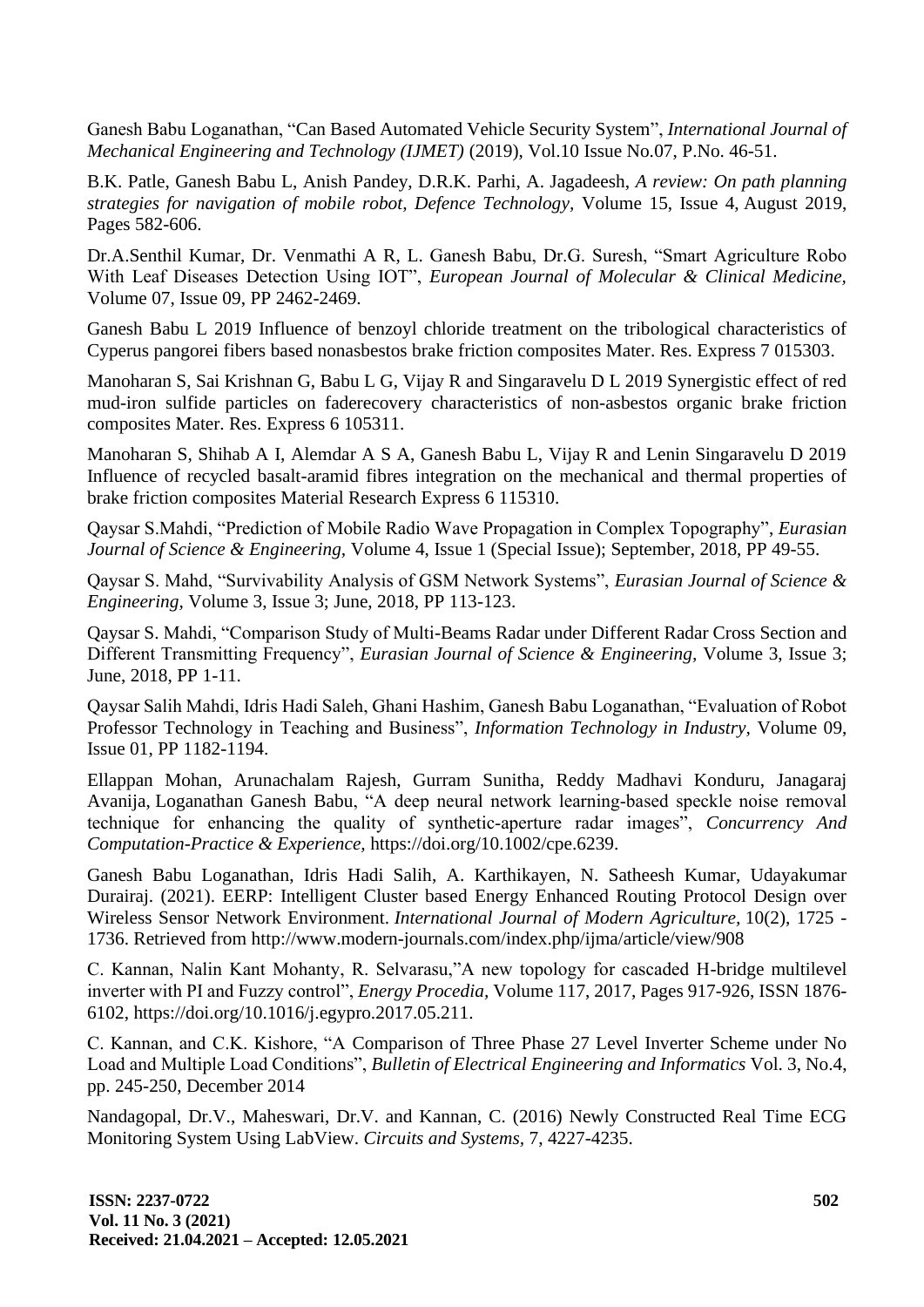BABU LOGANATHAN, GANESH; E.MOHAN, Dr.. High Quality Intelligent Database Driven Microcontroller Based Heartbeat Monitoring System. *International Journal of Engineering & Technology,* [S.l.], v. 7, n. 4.6, p. 472-476, sep. 2018. ISSN 2227-524X.

Loganathan, Ganesh Babu, Vanet Based Secured Accident Prevention System (September 10, 2019). *International Journal of Mechanical Engineering and Technology,* 10(6), 2019, pp. 285-291,

Mr.Manikandan Ganesan, Mrs.Ishwarya K. R, Mr. Demoz Lisanework, Mr.Ayenachew Hailu Mengiste. (2021). Investigation on autonomous pesticide spraying robotic vehicle in agriculture field. *International Journal of Modern Agriculture,* 10(1), 382-386.

Manikandan Ganesan, k. R. Ishwarya. (2021). Design, Fabrication and Analysis Of Quadrotor. *International Journal of Modern Agriculture,* 10(2), 1711 - 1724.

S Priyadharsini, TS Sivakumaran, C Kannan, ["Performance analysis of photovoltaic-based SL-quasi Z](javascript:void(0))  [source inverter"](javascript:void(0)) *International Journal of Energy Technology and Policy,* Volume 1, Issue 3, Pages 254-264.

Maheswari, V., Nandagopal, V. and Kannan, C. (2016), "Performance Metric of Z Source CHB Multilevel Inverter FED IM for Selective Harmonic Elimination and THD Reduction", *Circuits and Systems,* 7, 3794-3806. doi: [10.4236/cs.2016.711317.](http://dx.doi.org/10.4236/cs.2016.711317)

Dr.A.Senthil Kumar, Dr.G.Suresh, Dr.S.Lekashri, Mr.L.Ganesh Babu, Dr. R.Manikandan, "Smart Agriculture System With E – Carbage Using Iot", *International Journal of Modern Agriculture,* Volume 10, No.1, 2021 pp 928-931.

Mustafa Othman, M., YasenBakr, G., Aziz Taha, S. (2021). 'Study Of Electron Transport Coefficients And Critical Field Strength In N2O And N2O-SF6 Mixtures Using Boltzmann Equation Analysis', *Int. J. of Aquatic Science*, 12(2), pp. 1406-1419.

M. Othman, D. (2021). 'Electron Transport Coefficients ForCHF3', *Int. J. of Aquatic Science*, 12(2), pp. 1394-1405.

Othman, M.M., Taha, S.A. and Ibrahim, S.O. (2021). Electron Swarm Parameters and Dielectric Properties of the Superconducting Binary Mixtures of He-H2. *Alinteri Journal of Agriculture Sciences,* 36(1): 420-432. doi: 10.47059/alinteri/V36I1/AJAS21063.

Muthukumaran, S., Ganesan, M., Dhanasekar, J. and Loganathan, G.B. (2021). Path Planning Optimization for Agricultural Spraying Robots Using Hybrid Dragonfly – Cuckoo Search Algorithm. *Alinteri Journal of Agriculture Sciences,* 36(1): 412-419. doi: 10.47059/alinteri/V36I1/AJAS21062.

Dr.Mohammad, M. Othman. (2021). Properties of electron swarm parameters in Tetrahydrofuran. *International Journal of Modern Agriculture,* 10(2), 2412 - 2425. Retrieved from <http://www.modern-journals.com/index.php/ijma/article/view/1036>

[Mohammad Mustafa Othman,](https://aip.scitation.org/author/Othman%2C+Mohammad+Mustafa) [Sherzad Aziz Taha,](https://aip.scitation.org/author/Taha%2C+Sherzad+Aziz) and [Jwan Jalal Mohammad,](https://aip.scitation.org/author/Mohammad%2C+Jwan+Jalal) "Electron transport parameters in Hydrogen–argon mixtures", *AIP Conference Proceedings* (2017), [Volume 1888, pp](https://aip.scitation.org/toc/apc/2271/1)  [020040.](https://aip.scitation.org/toc/apc/2271/1)

Dr.Mohammad M. Othman, Dr.Idris H. Salih, Dr.Sherzad A.Taha, Electron Transport Properties In Tetramethylsilane Vapour, *Solid State Technology*(2020), Volume 63, Issue 6, PP No. 10188-10200.

M. Othman, M., taha, sherzad and Rasool Hussein, S. (2020) "Boltzmann equation studies on electron swarm parameters for oxygen plasma by using electron collision cross – sections", *Zanco Journal of Pure and Applied Sciences,* 32(5), pp. 36-53. doi: 10.21271/ZJPAS.32.5.4.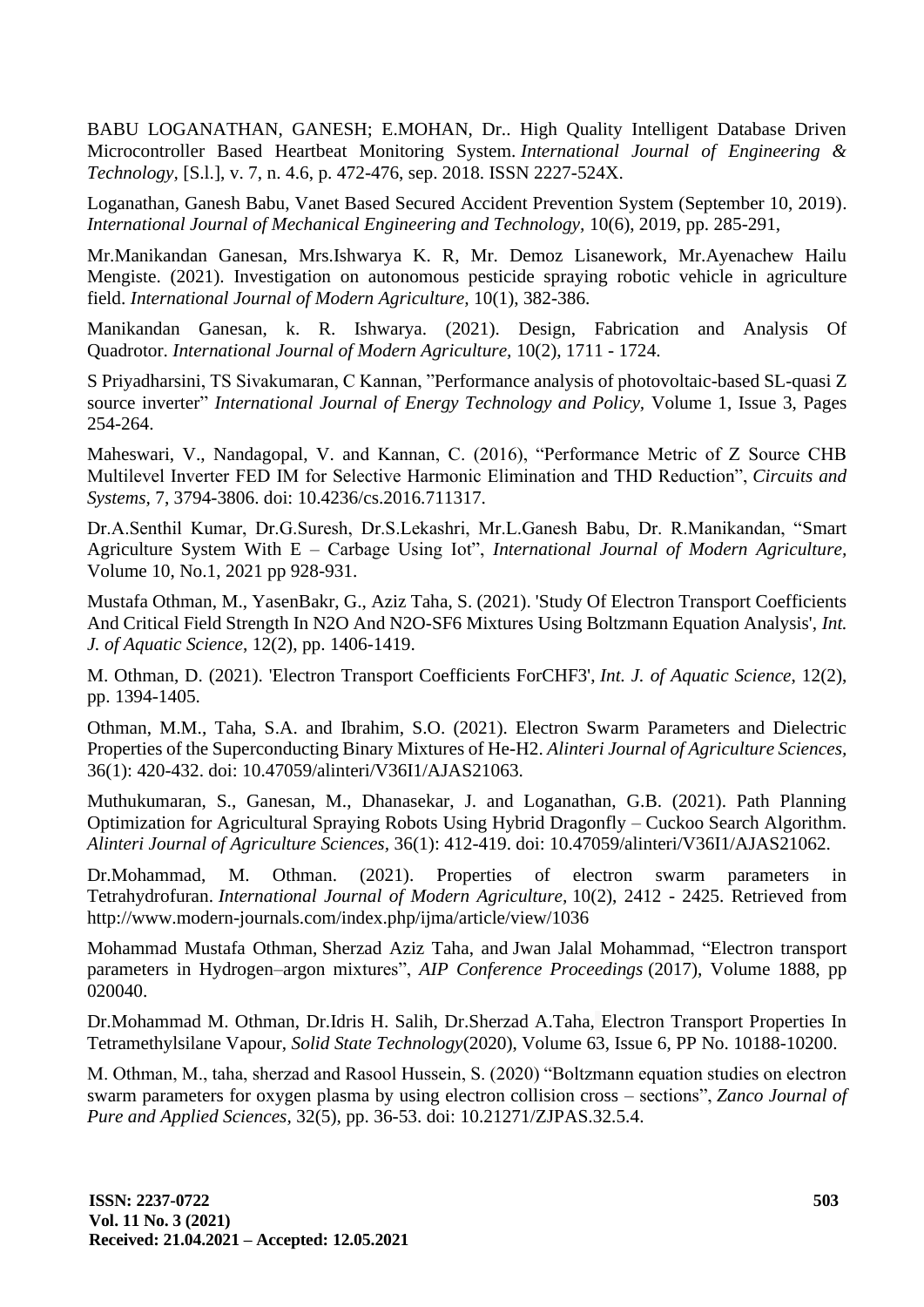Othman, M., Taha, S. and Salih, I. (2019) "Analysis of Electron Transport Coefficients in SiH4 Gas Using Boltzmann Equation in the Presence of Applied Electric Field", *Zanco Journal of Pure and Applied Sciences,* 31(1), pp. 77-88. doi: 10.21271/zjpas.31.1.10.

Muthuramalingam, T., Saravanakumar, D., Babu, L.G. et al. Experimental Investigation of White Layer Thickness on EDM Processed Silicon Steel Using ANFIS Approach. *Silicon* 12, 1905–1911 (2020).<https://doi.org/10.1007/s12633-019-00287-2>

G, Sai Krishnan and Loganathan, Ganesh Babu and K, Selva Ganapathy and N, Srivathsan and M, Vasanth and G, Venkatateja, Development of Superhydrophobic Nanocomposite Coatings on FRP Sheet Surface for Anti-Icing and Wear-Resistance Applications (August 5, 2019). *Proceedings of International Conference on Recent Trends in Computing, Communication & Networking Technologies (ICRTCCNT)* 2019,

SSRN: <https://ssrn.com/abstract=3432305> or [http://dx.doi.org/10.2139/ssrn.3432305](https://dx.doi.org/10.2139/ssrn.3432305)

S.P. Sundar Singh Sivam, Ganesh Babu Loganathan, K. Saravanan, S. RajendraKumar, "Outcome of the Coating Thickness on the Tool Act and Process Parameters When Dry Turning Ti–6Al–4V Alloy: GRA Taguchi & ANOVA", *International Journal of Innovative Technology and Exploring Engineering (IJITEE)* ISSN: 2278-3075, Volume-8, Issue-4, February 2019 PP. 419-423.

Sivam Sundarlingam Paramasivam, S., Loganathan, G., Kumaran, D., Saravanan, K. et al., "Function of Taguchi Grey Relation Analysis for Influencing the Process Parameter for Getting Better Product Quality and Minimize the Industrial Pollution by Coolants in Turning of Ti-6Al-4V Alloy," *SAE Technical Paper* 2019-28-0065, 2019, [https://doi.org/10.4271/2019-28-0065.](https://doi.org/10.4271/2019-28-0065)

Sivam S.P.S.S., Loganathan G.B., Saravanan K., Dinesh Guhan S., Banerjee A. (2021) Effects of Drilling Process Parameters Using ANOVA and Graphical Methods. In: Kumaresan G., Shanmugam N.S., Dhinakaran V. (eds) Advances in Materials Research. *Springer Proceedings in Materials,* vol 5. Springer, Singapore. [https://doi.org/10.1007/978-](https://doi.org/10.1007/978-981-15-8319-3_35)981-15-8319-3\_35

Muthuramalingam T., Ganesh Babu L., Sridharan K., Geethapriyan T., Srinivasan K.P. (2020) Multiresponse Optimization of WEDM Process Parameters of Inconel 718 Alloy Using TGRA Method. In: Sattler KU., Nguyen D., Vu N., Tien Long B., Puta H. (eds) Advances in Engineering Research and Application. ICERA 2019. Lecture Notes in Networks and Systems, vol 104. Springer, Cham. [https://doi.org/10.1007/978-3-030-37497-6\\_56](https://doi.org/10.1007/978-3-030-37497-6_56)

BABU, L. G. (2020). INFLUENCE ON THE TRIBOLOGICAL PERFORMANCE OF THE PURE SYNTHETIC HYDRATED CALCIUM SILICATE WITH CELLULOSE FIBER. *In Journal of the Balkan Tribological Association* (Vol. 26, Issue 4, pp. 747–754).

Sai Krishnan G., Shanmugasundar, Pradhan R., Loganathan G.B. (2020) Investigation on Mechanical Properties of Chemically Treated Banana and Areca Fiber Reinforced Polypropylene Composites. In: Praveen Kumar A., Dirgantara T., Krishna P.V. (eds) Advances in Lightweight Materials and Structures. Springer Proceedings in Materials, vol 8. Springer, Singapore. https://doi.org/10.1007/978- 981-15-7827-4\_27

Dr. Othman, M.M., Ishwarya, K.R., Ganesan, M. and Babu Loganathan, G. (2021). A Study on Data Analysis and Electronic Application for the Growth of Smart Farming. *Alinteri Journal of Agriculture Sciences,* 36(1): 209-218. doi: 10.47059/alinteri/V36I1/AJAS21031.

S. Priyadharsini, T. S. Balaji Damodhar, C. Kannan, L. Ganesh Babu, "Improved performance of photovoltaic based embedded dual power source SL-QUASI Z source inverter for IM drive", *EPRA International Journal of Research and Development (IJRD),* ISSN: 2455-7838(Online), Volume: 6, Issue: 6, June 2021, PP 266- 273. Article DOI: [https://doi.org/10.36713/epra7328.](https://doi.org/10.36713/epra7328)